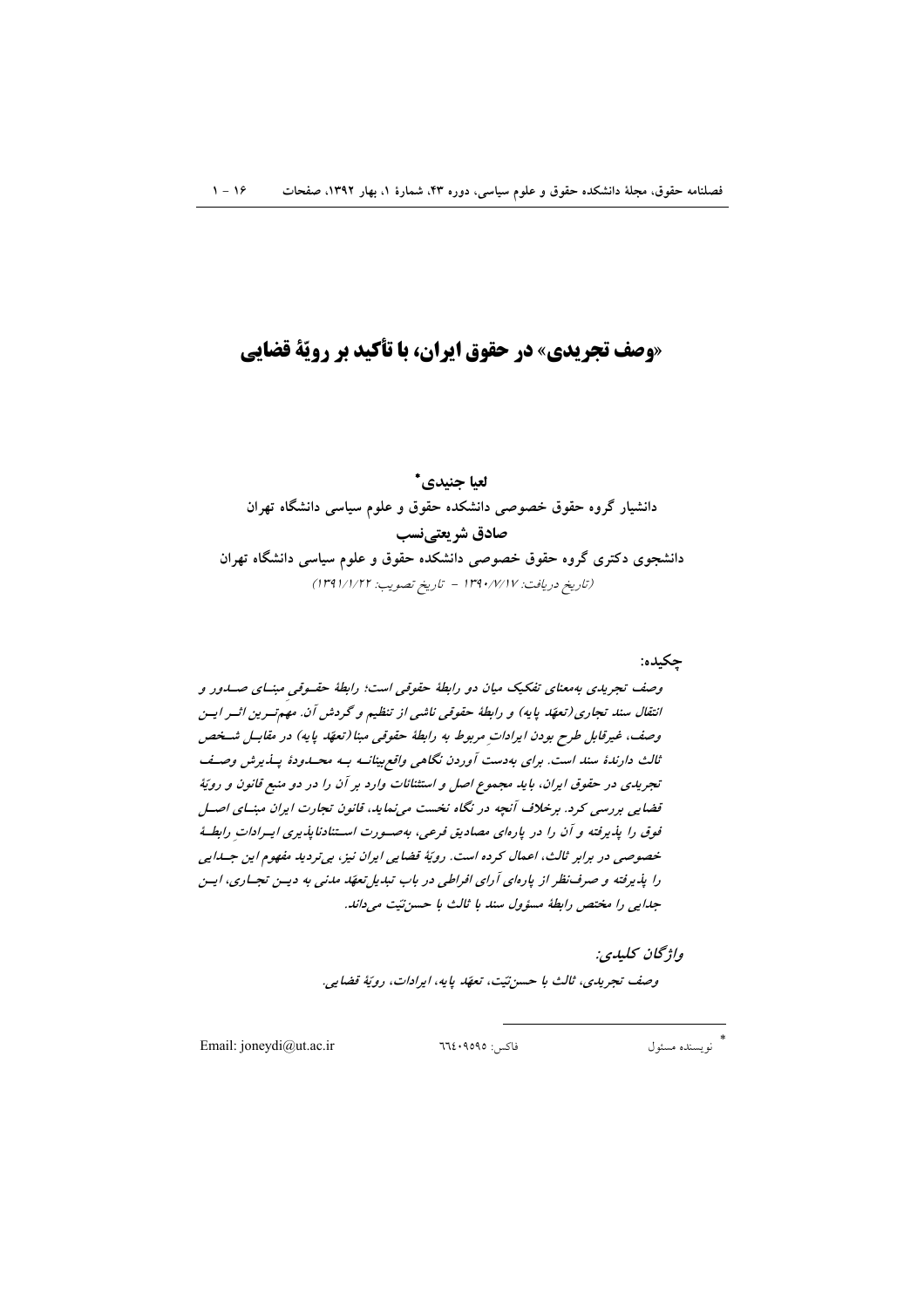#### مقدمه

وصف تجریدی در اسناد تجاری بهمعنای جدایی دو رابطهٔ حقـوقی اسـت: رابطـهٔ حقـوقی مبنای صدور سند تجاری که به آن تعهّد پایه میگویند و رابطهٔ حقوقی که با تنظیم سـند شـکل می گیرد. همینجا باید گفت علاوه بر صدور، هر انتقال نیز خود مبتنی بر یک تعهّـد پایــه اســت کــه واگذاري اَن را توجيه مي کند. پس جدايي ميان دو رابطهٔ حقوقي پيش گفته، در هر مرتبهٔ انتقـال سـند نيز صادق است.

در رابطه با نقطهٔ آغاز وصف تجریدی می توان دیدگاههای متفاوتی داشت که منشأ آن را بایــد در .<br>نام گذاری و تحلیل ارکان این وصف دانست؛ به این معنی که اگر آن را «اصل عدم قابلیت استناد بـه ايرادات در مقابل ثالث» تعبير كنيم، لاجرم بايد بپذيريم تا ثالثي در ميان نباشد، وصف تجريــدي معنــا نمي يابد: با گردش سند در بازار داد و ستد و خروج آن از دست دارندهٔ نخست، حمايت از ثالث بـا حسننيّت ايجاب مي كند كه ايرادات ايادي سابق نسبت به او مسموع نباشد. در واقـع بـا ايــن تعبيــر، جدايي ميان «تعهّد پايه» و «تعهّد گردشي» ْ است: با حضور و مداخلهٔ شخصي كه بــا رابطــهٔ حقــوقي ییشین بیگانه است، سند از «وسیلهٔ ممتاز پرداخت تعهد پایه» بدل به ماهیت حقوقی مستقل<sub>ی</sub> می شود که در عالم حقوق، مجرداً مورد حمایت قرار گرفته.

درمقابل، اگر تأکید بر «وصف تجریدی» باشد، آنگIه بایــد عــدم اســتماع ایــرادات را نــسبت بــه همگان اصل دانست و استماع در درابطهٔ طرفین را استثناء بر اصل، چه: «وصف تجریـدی» همزمـان با صدور سند متولد می شود (رک کامیار، ۱۳۸۵، ص ۱۲۹). ` بنابراین اگرچه تعهّد یایه و تعهّد ناشی از سـند تجاری با هم ارتباط دارند (و در واقع دومی برای تنظیم و اجرای اولی به وجــود آمــده)، از یکــدیگر جداً و مستقل اند. پس مفهوم این وصف چیزی جز استقلال در عین ارتباط نیست.

بنابراین با صدور سند، وصف تجرّد (که در دل سند نهفته و با آن متولّـد شــده اســت) در برابـر همگان و بهطور مطلق محقق شده اما بنا به مصالح خاصی در برابر طرفین تعهّد پایه مجـریٰ نیــست؛

۱. تعهدی که با گردش سند برای مسؤول آن ایجاد میشود. این تعهّد با تعهّد موسوم به «تعهّد برواتی» متفـّاوت اسـت: تعهّـد برواتی مربوط به عمل حقوقی صدور، ظهرنویسی، ضمانت و... است (نگاه کنید به مـاده ۳۰۵ قـانون تجـارت) و بنـابراین در رابطهٔ طرفین تعهّد پایه نیز وجود دارد (مثلاً عمل ظهرنویسی یا صدور سند). اما تعهّد گردشی مختص رابطهٔ مـسؤول سـند بــا «اشخاص ثالث» است. مثلاً تعهّد براتی براتگیر (قبولی) تنها در مقابل صادرکننده (براتکش) است. اما در برابر دیگران از جمله دارندهٔ نخستین، تعهّد وی از نوع گردشی است. برای دیدن نظری که جدایی را میان تعهّد اصـلی (پایـه) و تعهّد براتـی (نـه گردشی) میداند، رک. اسکینی، ۱۳۷۳، ص ۸۳ «اصل استقلال تعهّد براتی از تعهّد اصلی، حکم میکنـد کـه براتگیـر بـا عـدم وجود محل نیز در مقابل دارندهٔ برات مسؤول تلقی شود».

۲. همچنین رک. نظریهٔ شماره ۷/۳۷۵۰–۱۳۹۰/۷/۳۰ اداره کل حقوقی قــوهٔ قــضائیه، روزنامــه رسـمی ایــران، سـال ۲۸، مــورخ ۱۳۹۱/۱۱/۱۲، شمارهٔ ۱۹۷۸۳، ویژەنامه شماره ٥٤٢، نظریات مشورتی اداره کل امـور حقـوقی و تـدوین قـوانین قـوهٔ قـضائیه، قسمت دوم سؤال شمارهٔ ۲۹۷ به شماره پروندهٔ ۹٤۱–۱۱۷–۹۰، قابل ملاحظه در پایگاه اینترنتی روزنامه رسمی به اَدرس: http://www.rooznamehrasmi.ir/Laws/ShowLaw.aspx?code=548.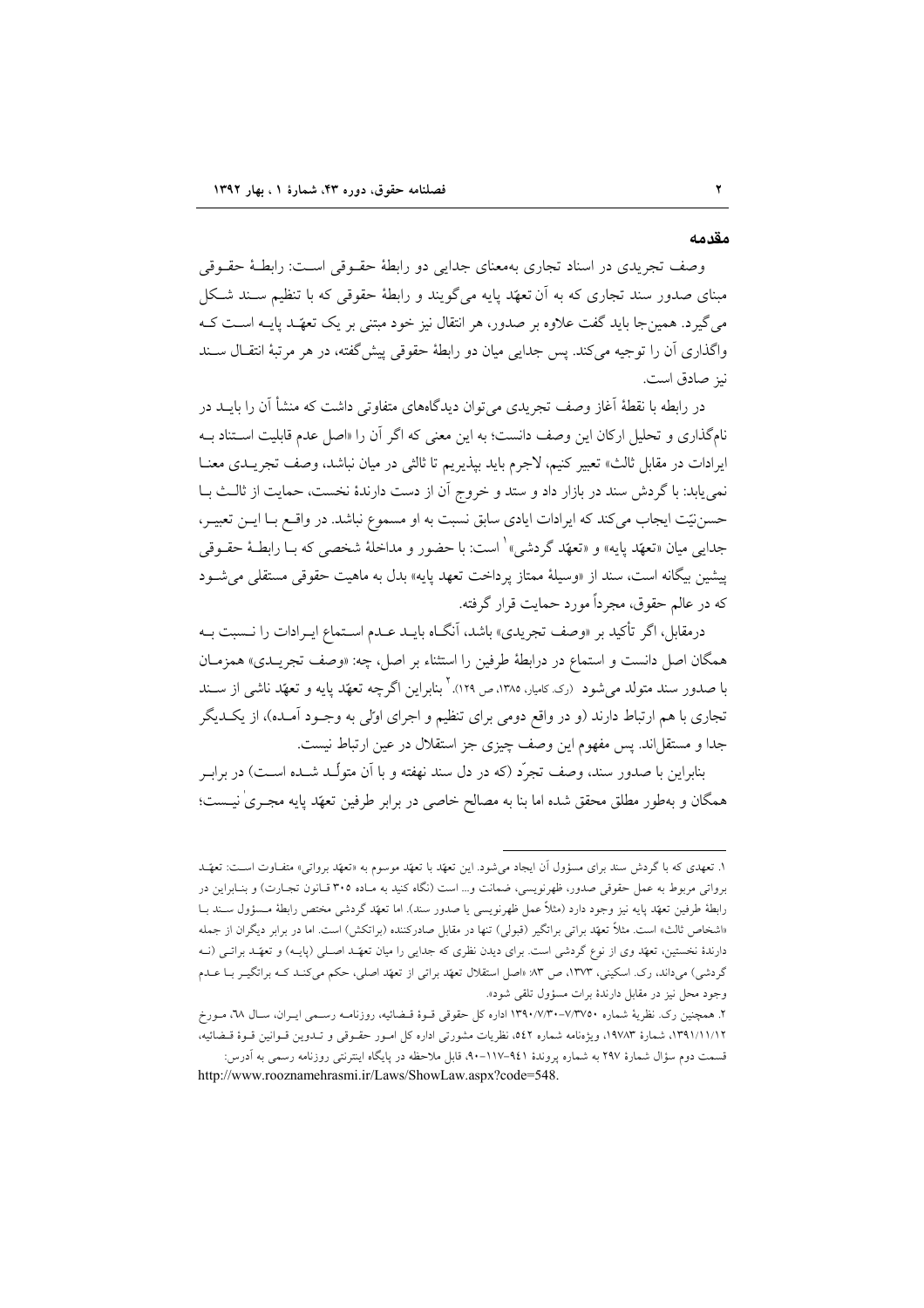زیرا اگر تعهّد پایهٔ طرفین بلافصل سند تجاری به علتی از میان رفته یا دارای قیودی باشد، اصـرار بـر اجرای مفاد سند میان آنان سودی ندارد و در واقع مــستلزم دوبـاره کــاری و صــرف وقـت و هزینــهٔ مضاعف است و متعهّد سند مي تواند آنچــه را بــه نــاحق پرداختــه، از بــاب دارا شــدن بلاجهــت، از در بافتكننده مطالبه كند.

این بحث به عمق و تحلیل بیشتری نیاز دارد. اما در مقـام داوری، بایــد دومـین نظـر را برگزیــد: درست است که غالب مصادیق وصف تجریدی در جایی است که سندی بـه گـردش (Negotiation) درمی آید، اما این قاعدهٔ مطلقی نیست و می توان مثال۱های نقبضی بـرای آن آورد. بـهعنـوان نمونـه، اعتبارات اسنادی و ضمانتنامههای بانکی هردو از وصف تجریدی اسناد تجاری و اصل عدم توجـه ایرادات برخوردارند، درحالی که هیچیک «قابلیت گردش در بازار» (Negotiability) را ندارنـد؛ اگرچــه «قابل واگذاری» (Transferable) باشند.' پس وصـف تجریــدی ملازمــهای بــا گــردش ســند و تعهــد گردشی ناشی از آن ندارد.

از این گذشته، در برخی از اسناد تجاری که ذاتاً قابلیت گردش دارنـد، ایجـاد وصـف تجریــدی وابسته به گردش آنها نیست. برات از این جمله است: در برات، براتگیر نمیتواند در برابر دارنده بـه ایرادات رابطهٔ خود و براتکش استناد کند. این در حالی است که در این مرحله، هنوز هـیچ گردشـی صورت نگرفته و برات از دست دارندهٔ نخستین آن خارج نشده است. در واقع حضور دارندهٔ بـرات، رکنی از ارکان آن است (بند هفتم از مادهٔ ۲۲۳ ق.ت.) که پـبش از گـردش بـرات نیـز تحقــق یافتــه. همین ویژگی است که سبب می شود صدور برات را عملی سهجانبه بدانیم.

بنابراین باید رکن سازندهٔ وصف تجریدی را اصل سرعت و امنیت معـاملات تجـاری دانـست؛ اصلی که با گردش سند پررنگتر می شود. اما بدون آن نیز جریان دارد و اجراشدنی است. پـس مــا نیز تحقق «وصف تجریدی» را به عنوان اصل برمیگزینیم و استماع ایرادات در میان طـرفین مـستقیم و بلافصل تعهدات پايه را استثنايي بر اين اصل مي شماريم.

اما این تجرید، می تواند دارای شدت و ضعف باشد و حسب مورد، لایهای ضعیف یا شدید از آن مورد یذیرش قرار گیرد؛ گاهی بر این جدایی چنان اصرار شده که صـدور سـند تجـاری

۱. تفاوت میان «گردش» (Negotiate) و «واگذاری» (Transfer) آن است که در واگذاری، واگذارنده (Transferor) آنچه را دارد به دیگری (Transferee) منتقل میکند و بدین وسیله، منتقلٌالیه حقبی بـیش از واگذارنـده نخواهـد داشـت. امـا در گردش سند که با ظهرنویسی انجام می شود، ید دارنده نسبت به انتقالدهنده مستقل است و حقـوق او مـی توانـد بـیش از نفـر پیشین باشد. بنابراین در واگذاری برخلاف گردش، بیش از آنکه با «دارنده» (Holder) مواجـه باشـیم، بـا یـک «منتقــلٌالیــه» (Assignee) روبهرو هستیم. همچنین، واگذاری (Transfer) اعتبار اسنادی (LC، بیش از یـکبـار ممکــن نیــست. بــرای مطالعهٔ بیشتر، رک.

http://www.lawteacher.net/commercial-law/essays/bill-of-lading-as-a-negotiable-ortransferable-document-of-title.php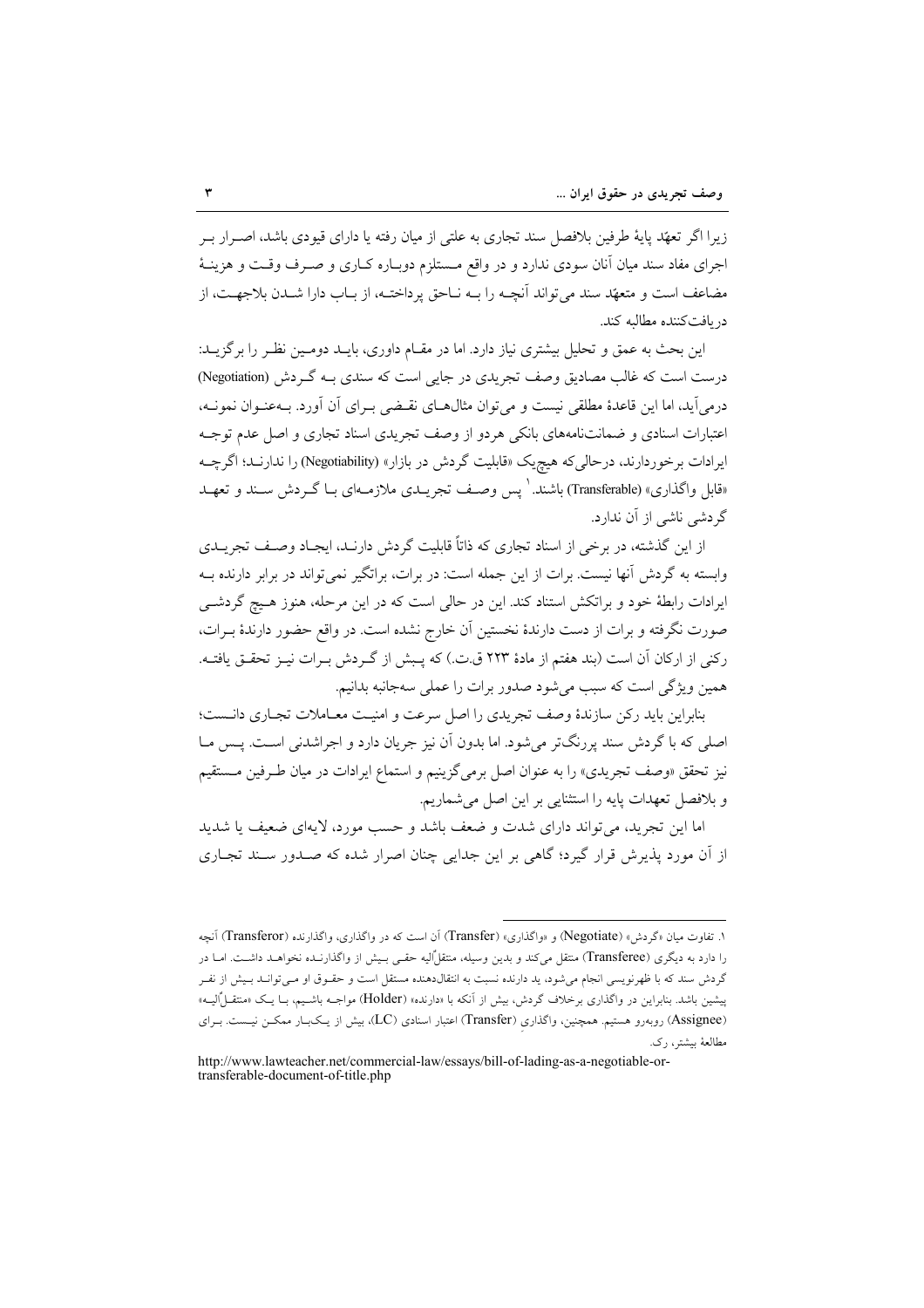وسیلهٔ تبدیل تعهّد مدنی به دین تجاری قلمداد شده است. ٰ در مقابل، گاهی ایـرادات ناشــی از رابطهٔ حقوقی پایه، نسبت به اشخاص ثالث خارج از رابطه نیز مسموع دانسته شده.

اینجاست که بحث نظری و تحلیل کلـی قواعـد، از موضـع عملـی حقـوق یـک کـشور فاصـله میگیرد. برای اینکه موضع عملی حقوق ایران در زمینهٔ وصف تجریدی تنقـیح شــود، بایــد مجمــوع اصل و استثنائات آن، هم در متون قانونی و هم در رویّهٔ قضایی مورد بررسی قـرار گیـرد. در همـین راستا ابتدا اصل و استثنائات آن در متون قانونی مورد ارزیابی قرار مـی&بـرد و سـپس موضـع رویّـهٔ قضایی در حالات مختلف و جنبههای متفاوت مربوط به سند تجاری بررسی می شود.

## ۱. وصف تجریدی اسناد تجاری در قانون

١-١. يذيرش اصل در قانون

گفته شده وصف تجریدی و اصل غیرقابل استناد بودن ایرادات، در حقوق ایران به رسمیت شناخته نشده و از این حیث مفهومی بیگانه با حقوق داخلی است یا دستکم، در قـانون بـه آن اشارهای نشده است.<sup>۲</sup> با اینحال، اظهارنظری چنین قاطع را نمیتوان به سادگی پــذیرفت؛ تنهــا اشاره به نام و ذکر صریح عبارت از سوی قانونگذار نیست که می توانـد اصـلی را بـه رسـمیت بشناسد. آثار و یا روح کلی حاکم بر مواد قانونی نیز در بسیاری موارد راهنما و راهگشا است. بايد در هر مورد ملاک و ضابطهٔ احکام مندرج در قانون را جستجو و بـدين وسـيله قواعـد را استخراج كرد و اگر به غايت مطلوب نمي توان دست يافت، از حـداقل داشـتههـا چـشمپوشـي نکرد. به ویژه که قرار گرفتن همین اندک در کنار رویّهٔ قضایی، می توانـد سـازندهٔ مجموعـهای قابل قبول باشد. با گزینش همین رویکرد باید قوانین و مقررات را یک بار دیگر از نظر گذراند و انتظار تصریح به عنوان را، به نفع کشف محتوا تعدیل ساخت.

در مبحث برات که محل سنّتی بیـان قواعـد عـام حـاکم بـر اسـناد تجـاری اسـت، مـوارد یر اکندهای قابل مشاهده است که در باطن به مبنای وصف تجریدی اسناد تجاری اشاره دارد:

١-١-١. مادة ٢٥٣ قانون تجارت در خصوص لزوم مطابقت نـوع يـول يرداختـي بـا يـول مندرج در برات، مقرر میدارد: «اگر دارندهٔ برات به براتدهنده یا کسی که برات را به او منتقل كرده است پولي غير از آن نوع كه در برات معين شده است بدهد... دارندهٔ بـرات مـيتوانــد از

١. به عنوان نمونه رک. بهرامي، ١٣٨٢، ص ٤٣ به بعد و همچنين جهت ملاحظـۀ دلايـل موافقـان و مخالفـان ايـن نظـر، رک. نیکفرجام، ۱۳۸۳ و برای دیدن تمایل همین نویسنده به نظریهٔ تبدیل تعهّد در یارهای فروض، رک. همان، ص ۲۳. ۲. به عنوان نمونه، رک. نــوری، ۱۳۸۳، ص ۱۸'۱؛ مــسعودی، ۱۳۷۹، ص ۱۰۹؛ اسـکینی، ۱۳۷۳، ص۱۰۲؛ کاویــانی، ۱۳۸۳، ص ۱٤۳ و ۱٤۳.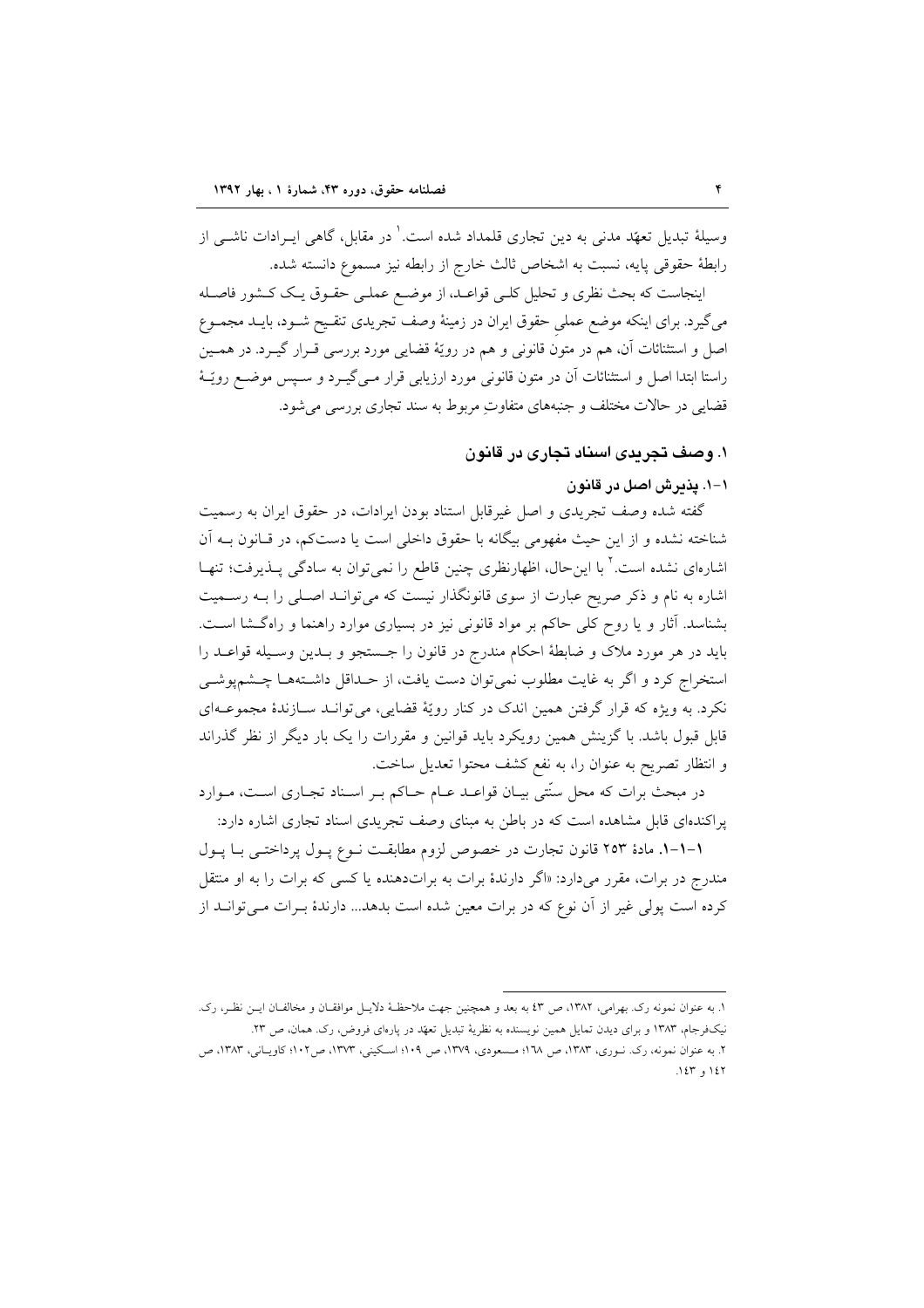دهندهٔ برات یا انتقال دهنده، نوع پولی را که داده یا نوع پولی که در برات معین شده مطالبه کند ولی از سایر مسؤولین وجه برات، جز نوع پولی که در برات معین شده قابل مطالبه نیست».

بنابراین، آنچه در رابطهٔ خصوصی دو نفر مقرر و عملی شده، نسبت به دیگران قابل تـسری نیست؛ براتکش یا ظهرنویسی که پول دیگری جز نوع مندرج در برات دریافت کـرده، ممکـن است در مقابل پرداختکنندهٔ آن ملـزم بــه بــازپس دادن مــأخوذٌ بــه شــود. امــا پرداخــتکننــده نمی تواند به این توافق خصوصی در مقابل دیگران استناد کند.

۰۱–۲. همچنین مادهٔ ۲۵۷ قانون تجارت مقرر میدارد: «اگر دارنـدهٔ بـرات بـه کـسی کـه قبولی نوشته مهلتی برای پرداخت بدهد، به ظهرنویسهای ماقبل خـود و بـراتدهنـده کـه بـه مهلت مزبور رضايت ندادهاند حق رجوع نخواهد داشت».

اسباب توجیهی این ماده نیز همان است که در بالا گفته شد: توافق میان دارنـده و مـسؤول اصلی برات (براتگیر) بر افزایش مهلت پرداخت برات، که تعهّـدی افـزون بـر توافقــات مــورد رضایت را بر دیگر مسؤولین سند تحمیل میکند، در مقابل آنان مسموع نیست.

اکنون اگر توافقات شخصی با یکی از مسؤولین سند تجاری نسبت به سـایر مـسؤولین همـان سند بی تأثیر و غیرقابل استماع باشد، به طریق اولی ایرادات و توافقات مربوط به تعهّد پایــه نبایــد در مقابل دارندهٔ با حسن نیّت سند تجاری قابل استناد باشــد: وقتــی مــسؤول ســند بــیش از آنچــه حسب ظاهر و مندرجات پذیرفته الزامی ندارد، چگونه می توان در مقابل دارندهٔ چنـین سـندی بـه ایرادات مربوط به منشأ صدور و گردش آن استناد کرد؟

رابطهٔ میان مسؤولین متعدد یک سند تجاری، در واقع مصداقی از تنظیم رابطه بـا اشـخاص ثالث با حسننيّت است و حكم احترام به ظاهر سند و جدايي آن از توافقــات شخــصي، منطقــاً نسبت به اشخاص خارج از این رابطـه فـزونتـر اسـت. البتـه بایـد انـصاف داد ایـن اسـتدلال درصورتی تمام است که مبنای وصف تجریدی را حمایت از «ثالث» با حسننیّت بـدانیم نـه «دارنده» با حسن نيّت.

#### ۱–۲. استثنائات قانونی بر وصف تجریدی اسناد تجاری

در مادهٔ ۱۶ قانون صدور چک آمده است: «صادرکنندهٔ چک یا ذینفع... با تصریح بـه اینکـه چک مفقود یا سرقت یا جعل شده و یا از طریق کلاهبرداری یـا خیانـت در امانـت یـا جـرائم دیگری تحصیل گردیده، می تواند کتباً دستور عدم پرداخـت وجـه چـک را بـه بانـک بدهــد... دارندهٔ چک می تواند علیه کسی که دستور عدم پرداخت داده شکایت کنـد و هرگـاه خـلاف ادعایی که موجب عدم پرداخت شده ثابت گردد، دستوردهنده علاوه بر مجازات مقرر در مـادهٔ ٧ اين قانون، به يرداخت كليهٔ خسارات وارده به دارندهٔ چک محکوم خواهد شد».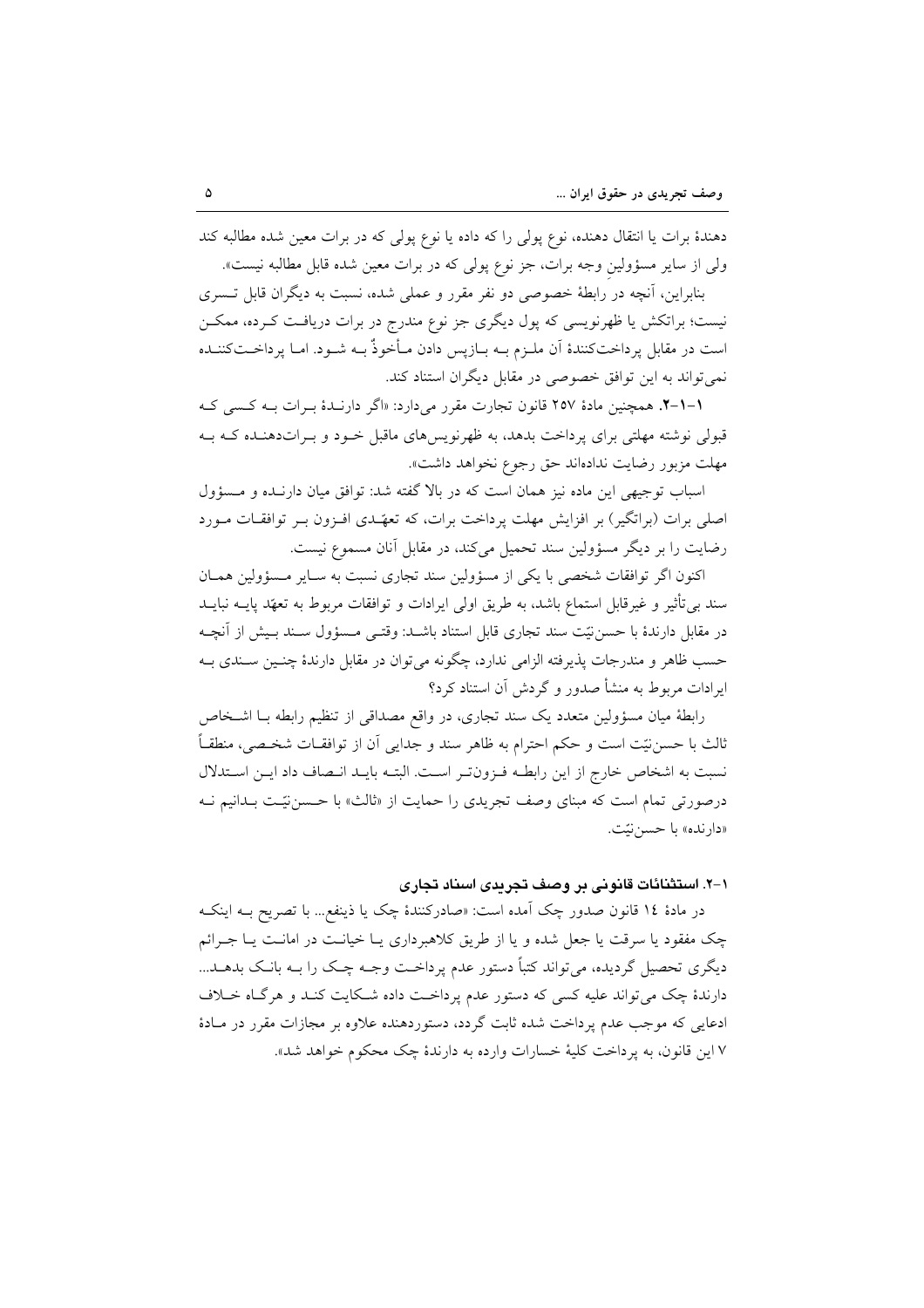بر این اساس، نهتنها تحصیل چک از طریق جرم، بلکه مفقود شــدن آن نیــز امکـان دســتور توقف يرداخت را فراهم مي كند. در مقام تحليل اين ماده بايد به چند نكته توجه كرد:

۱– در نظر قانونگذار مهم این است که چک به صورت نامشروع و بدون جهت از دست صادرکننده یا ذی نفع آن خارج شده باشد. پس در حالات مختلف، موضع مـشابه اتخـاذ کـرده است.'

۲- قانونگذار همچنین میان نوع چکی که از راه نامشروع تحصیل شـده فرقـی قائـل نـشده است: چکی که در وجه شخصی معین صادر شده و یا به نام شخص خاصّی ظهرنویـسی شـده است، با چکی که در وجه حامل است یا بدون ذکر نام انتقال گیرنده ظهرنویسی می شود، از دید قانون تفاوتي ندارند.

۳- بر صادرکنندهای که دستور عدم پرداخت داده، چیزی بیش از ادعـای مفقـودی، جعـل، سرقت یا تحصیل چک در اثر جرم دیگر نیست. در این زمینه، تبصرهٔ ۲ مادهٔ ۱۶ مقرر مـیدارد: «دستوردهنده مکلف است... *شکایت خود را به مراجع قضایی تسلیم و حد*اکثر ظـرف مــدت یک هفته گواهی تقدیم شکایت خود را به بانک تسلیم نماید...».

از سوی دیگر، دستوردهنده تنها در فرضی سزاوار کیفر و حتی ملزم به پرداخت خـسارت است كه اصل فقدان، سرقت، جعل و... به اثبات نرسد و در اين مورد، هم اقامـهٔ دعــوى و هــم بار اثبات خلاف ادعای صادرکننده، بر عهدهٔ دارنده است (بخش پایانی مـادهٔ ۱۶ ق.ص.چ.). از مجموع این نکات، انتقاداتی به شرح زیر به نظر می رسد:

نخست؛ صرفنظر از جرم بودن يا نبودن وسيلة تحـصيل سـند، بايــد ميــان برخــي مــوارد تفکیک قائل شد: جعل سند و اجبار صادرکننده را باید از دیگر وسایل تحصیل سند جدا کـرد آ زیرا در این موارد، اساساً سندی بهطـور صـحیح از سـوی او صـادر نــشده اسـت تـا بحـث از مسؤ وليت «صادر كننده» به ميان آيد.<sup>۳</sup>

دوم؛ بار اثبات دعوی را همواره باید بر عهدهٔ مدعی (دستوردهنده) قرار داد نــه دارنــده. در این زمینه بهنظر می رسد باید میان اسناد در وجه حامل و اسـناد در وجـه شـخص معـیّن فـرق گذاشت: در نوع دوم، بار اثبات باید تماماً بر عهدهٔ دستوردهنده باشد. به این معنی کـه: ١– وی باید با اقامهٔ دعوی اثبات کند که چک مفقود شده یا در اثر جرم تحصیل شده است و؛ ۲- ثابت

۱. برای دیدن نقد این موضع قانونگذار که میان فرض تحصیل چک از طریق «جرم» و «مفقودی» آن تفاوت قائل نشده است، رک. مسعودی، ۱۳۷۹، ص ۱۱۵ و ۱۱٦: «... منطق سلیم حقوق هیچگونه علت و ملاک واحدی میان این دو مقوله نمی بیند...». ۲. در زمرهٔ مقررات فراملّی نیز تمایل به تفکیک میان وسایل تحصیل سند به چشم مـیخـورد. در ایــن زمینــه نگــاه کنیــد بــه: کاویانی، ۱۳۸۳، ص ۱۵۳.

۳. در تأييد اين نظر، رک. ستوده تهراني، ١٣٨٨، ص ٧٧. نويسنده، به ظرافت جعل سند (برات) را از ايرادات ديگر جـدا كـرده و بــا مربوط دانستن این ایراد به «خودِ برات»، آن را به «فقدان شرایط اساسی برات» ملحق نموده است.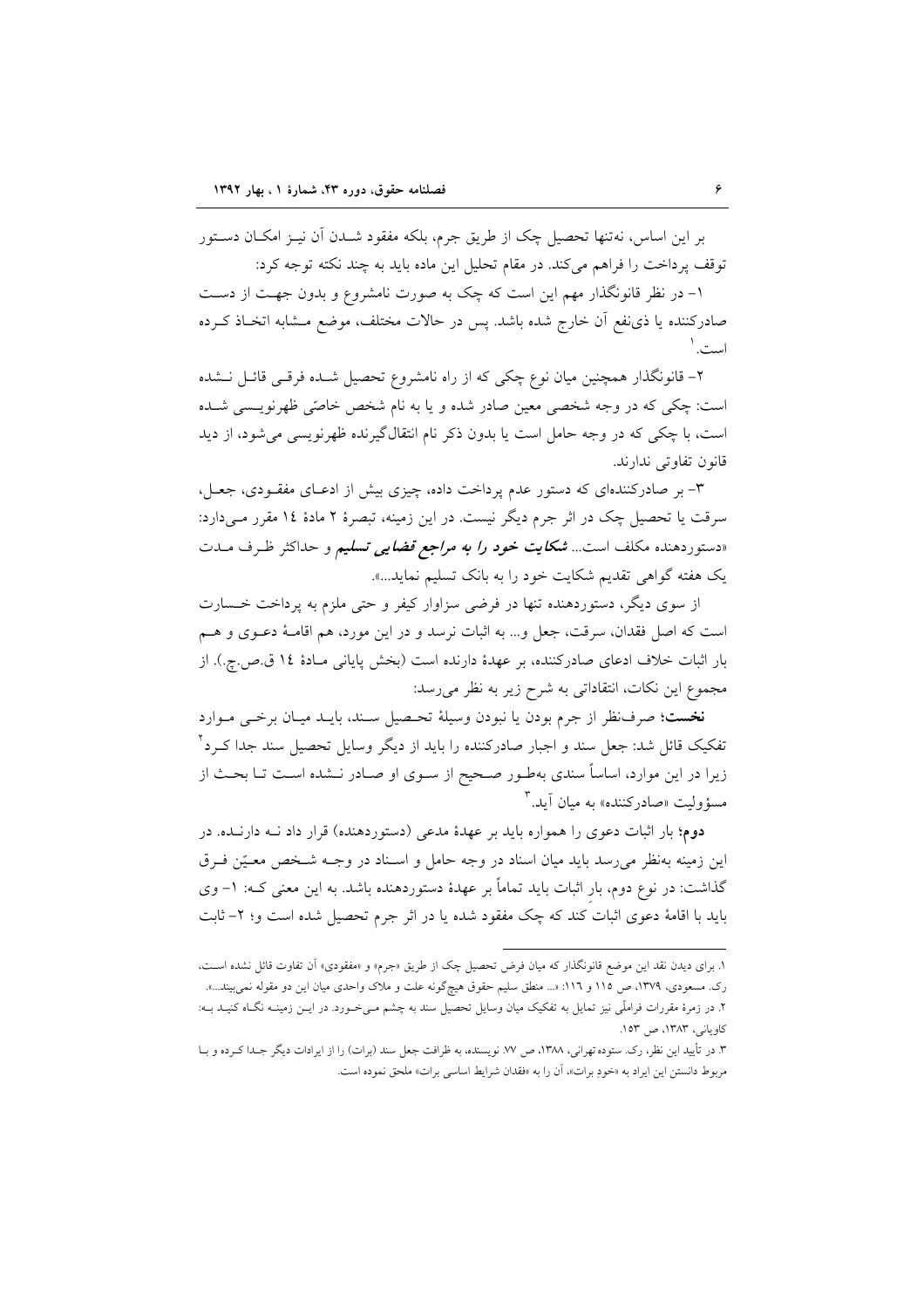نماید که دارندهٔ کنونی چک بهگونهای در تحصیل آن «مقصر» است. ٰ یعنی اوست کـه سـند را در نتیجهٔ جرم تحصیل کرده یا پیدا کرده یا آن را بدون ارادهٔ ذی نفع بهدست آورده یا دستکم از وقوع امور فوق آگاه بوده است (با حسننيّت نيست).

اما در نوع نخست، یعنی فرضی که سندْ در وجه حامل است، اثبات وقوع جرم یا مفقـودی كافي است و يس از آن مي توان از دارنده انتظار داشت دليل استحقاق خود را به محكمه بدهد: انتقال دهندهٔ پیشین را معرفی کند و انتقال دهنده نیز به همچنین، تا در نهایـت فـرد غیرمـستحق شناسایی شود. به این صورت، بار اثبات دعوی تا حدودی تعدیل می شود.

علت این تفکیک آن است که در سند در وجه شخص معین، دلیل استحقاق دارنـدهٔ نهـایی معلوم است و سلسلهٔ ظهرنویسان نیز در سند درج شده است. بـاری چنانچــه طـرف حـساب دستوردهنده چک را به دیگری منتقل کرده باشد، ظهرنویسی خود دلالت بر آن دارد که دارنــده «ثالث» و شایستهٔ حمایت است. اما در چک در وجه حامل، چنین ظهوری نیست و دارنده بایـد ثابت کند که اَن را به سببی مشروع بهدست اَورده، یا چک با واسطه به او منتقل شــده اســت و او طرف مستقيم دستوردهنده نيست. شيوهٔ معمول اثبات اين امر نيز معرفي نفر پيشين است.

آنچه در مورد چک در وجه حامل گفته شد، در خصوص چکهای مـسافرتی (بنـد ٤ مـادهٔ ١ قانون صدور چک) و تضمین شده (بند ۳ مـادهٔ ۱ ق.ص.چ.) صادق نیست؛ زیرا از آنجـا کـه صـادرکنندهٔ آنها بانک است، در دید عرف از اعتبار ویژهای برخوردار شدهانـد و در مبـادلات عمــلاً حکـم اسکناس را پافتهاند.<sup>۲</sup>

در تأیید آنچه گفته شد، به مفاد یک رأی نیز می توان اشاره کرد: در دعوی مطالبهٔ وجــه چنــد فقره چک، خوانده که صادرکننده بوده است، به استناد پروندهٔ کیفری خیانت در امانـت مربــوط به همان چکها، ایراد میکند که چک از طریــق نامــشروع وصــول شــده اســت و بنــابراین او مسؤول نیست. اما دادگاه با این استدلال که خواهانها دارندهٔ با حسننیت هستند نـه طرف مستقیم دعوی خیانت در امانت، حکم به محکومیت خوانده صادر می کند.

در این رأی میخوانیم: «... با توجه به وجود اصل چهار فقره چـک... در یــد خواهــان کــه حکایت از اشتغال ذمهٔ خوانده در حق اَنها داشته و دفاع مؤثری صـورت نگرفتـه و **بــر** *فـــرض* تحصیل چکها از طریق خیانت در امانت، ارتباطی با خوهانها که دارندهٔ با حسین تیت تل*قی میگردند نداشته* بنابراین با پذیرش خواسته مستنداً به مواد ۲٤۹ و ۳۱٤ قانون تجــارت و

١. البته جز در فرض جعل و اجبار كه چون مسؤوليتي متوجه صادركننده يا ذي نفع نيست، نيازي به اثبات تقـصير دارنــده هــم

۲. مادهٔ ۳۳٤ قانون تجارت در باب اسناد در وجه حامل و مقررات مربوط به مفقود شدن آنها اعلام میدارد: «مقررات این باب شامل اسکناس نیست». در این زمینه می توان گفت چکهای مسافرتی و تضمین شده، در حکم اسکناس اند.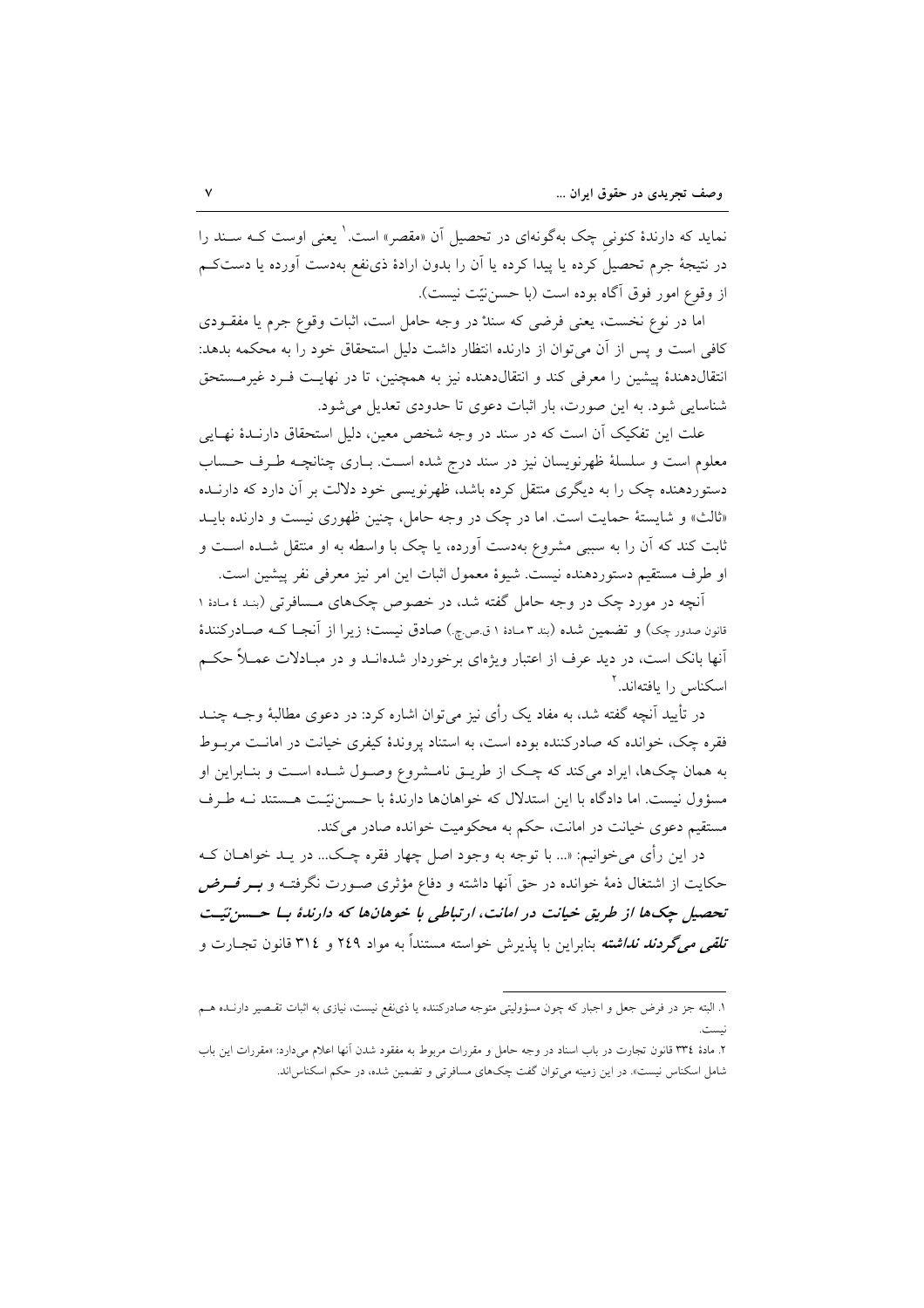مـواد ١٩٨-١٥٥-٥١٩ و ٥٢٢ ق.آ.د.م خوانـده را بــه پرداخـت مبلــغ... در حــق آنهــا محكــوم مے نماید...».`

البته این رأی تفکیکی میان چک در وجه حامل و غیر آن قائل نشده است. از ایــن گذشــته، در وضعیت کنونی قانون صدور چک، پذیرش چنین حکمی اندکی دشوار بـهنظـر مـی,رسـد و شاید به همین دلیل است که در انشای آن، اصولاً به مادهٔ ۱۶ قانون صدور چک اشارهای نــشده است. با وجود این، شجاعت قاضی در استناد به وصف تجریدی و لزوم حمایت از دارنـدهٔ بـا حسن نيّت، قابل تقدير است. پس هم بايد به طريق تحصيل سند و هم به نوع سند توجه كرد و بر اساس آن، بار اثباتی مناسبی برای دستوردهنده در نظر گرفت. ٔ

همچنین نظر مشورتی اداره کل حقوقی قوهٔ قضائیه، ادعای تحصیل اسناد تجاری در نتیجـهٔ خيانت در امانت را عليه دارندهٔ با حسن نيت آنها مسموع نمي داند: «...صادركننده يا ظهرنويس یا ضامن نمی توانند در مقابل انتقالگیرنده و دارندهٔ با حسننیت اسناد تجاری مذکور، به روابط شخصی مالی فیمابین خود استناد کنند... یا مثلاً مدعی شـوند کـه... در اثـر خیانـت در امانـت تحصیل شده است مگر اینکه سوءنیت دارندهٔ سند تجاری در انتقالگرفتن آنها به خــود محـرز شود؛ زیرا انتقالگیرندهٔ سند تجاری در زمان وصول آن وظیفهای برای تفحص و بررسی روابط حقوقي و مالي خصوصي صادركننده و ظهرنويس و ضامن قبلي ندارد...».۳

۲. وصف تجریدی اسناد تجاری در رویّهٔ قضایی

برای به دست آوردن تصویری واضح و تا جای ممکن کامل از موضع رویّهٔ قـضایی ایــران دربارهٔ وصف تجریدی، باید محل و موقعیت صدور رأی را مدنظر قرار داد. اظهارنظر کلّــی در این زمینه نه ممکن و نه راهگشا است زیرا وصف تجریــدی نیـز حــدود و ثغــوری و قاعــده و

http://www.rooznamehrasmi.ir/Laws/ShowLaw.aspx?code=548.

١. رأى شعبة ١٧٨ دادگاه عمومي حقوقي تهران، شمارة بايگاني شعبه: ٥٩٦، ٥٩٨ مورخ ١٣٨٩/١٢/٠٣.

۲. برای دیدن نظری که جز در مورد مفقودی چک، موضع قانونگذار را تأیید میکند رک. مـسعودی، ۱۳۷۹، ص ۱۱۵ و ۱۱۲. که در توجیه پذیرش دستور عدم پرداخت ذی نفع می نویسد: «... ادعای او نتیجهٔ حمایت اصـولی جامعـه بـوده... بـدون شـک مصالح عمومی جامعه بر مصلحت فردی اشخاص غلبه دارد و به همین لحاظ، اصل حمایت از دارندهٔ سند تجاری کاربرد خود را در این مقام از دست میدهد...». در نقد این نظر باید گفت دو مصلحت عمومی در مقابل هـم قـرار گرفتـهانـد: حمایــت از بزهدیده و عدم ترتّب اثر بر ید نامشروع از یک سو، و حفظ اعتبار اسـناد و حمایـت از گــردش امــن و ســریع آنهــا در قالــب حمایت از ثالث با حسننیّت، از سوی دیگر.

۳. روزنامه رسمی ایران، سال ۲۸، مورخ ۱۳۹۱/۱۱/۱۲، شمارهٔ ۱۹۷۸۳، ویژهنامه شماره ۵٤۲، نظریات مشورتی اداره کـل امـور حقوقی و تدوین قوانین قوهٔ قضائیه، قسمت دوم سؤال شمارهٔ ۲۹۷ به شماره پروندهٔ ۹٤۱–۱۷–۹۰، قابـل ملاحظـه در پایگـاه اینترنتی روزنامه رسمی به آدرس: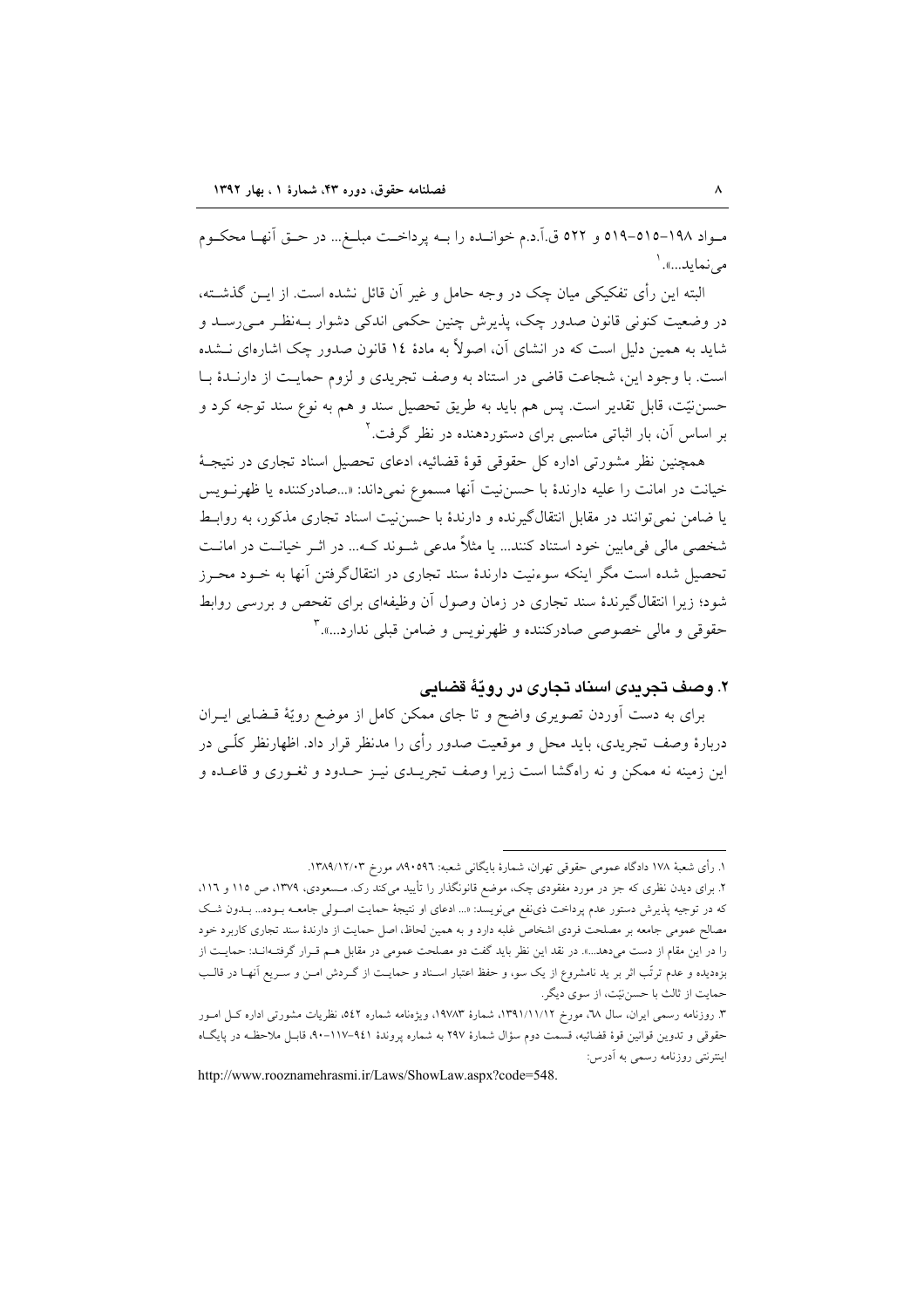دامنهای دارد. بنابراین در هر مورد باید دید که رویکرد رویّهٔ قضایی با چه شدّت و استواری و يه موازات آن، يا چه پشتوانهٔ استدلالي استقرار پافته است.

در این راستا، نخست باید دید رویهٔ قضایی تا چه حد بر جدایی دو تعهد اصرار دارد. پس از آن، نوبت به راهکارهایی می رسد که رویهٔ قضایی برای تأمین این جدایی و حمایت از دارندهٔ با حسن نیّت اندیشیده است. در ادامه، «جدایی سند تجاری از تعهد پایه»، و «حمایت از دارنـده (ثالث) با حسن نیّت» را به ترتیب در آرای مختلف یی می گیریم.

# ۲–۱. جدایی سند تجاری از تعهّدیایه

#### ٢-١-١. جدائی تام

در تفکیک و جداسازی سند تجاری از دین منشأ آن، گاهی چنان افراط شـده کـه ایــرادات مربوط به تعهّد پایه، حتی در رابطهٔ مستقیم طرفین آن نیز مسموع نبوده است. مبنای اصلی ایــن رویکرد در دعاوی حقوقی، در واقع تبدیل تعهّد (سـقوط تعهّـد مـدنی و تبـدیل آن بــه تعهّـد تجاري) است:

در یک دعوی که موضوع آن مطالبهٔ اجارهبهای معوقهٔ ملکی بوده است، دادگاه با اسـتناد بـه اينكه موجر قبلاً بابت آن مبلغ سفتهاي دريافت داشته، قواعد تبديل تعهـد را بــر دعــويْ حــاكم دانسته و در نتیجه حکم به سقوط «طلب ناشی از اجاره» داده است.

در رأى دادگاه مىخوانيم: «... بهنظر دادگاه، با عنايـت بــه مــواد ٢٩٢ و ٢٩٣ قــانون مــدنى، مطالبهٔ اجور معوقه با صدور سفتههای مذکور، به طلب ناشی از سند تجاری تبدیل شـده اسـت و حتى اگر ضمانت مندرج در ذيل قـرارداد اجــاره را عقــد ضــمان بــدانيم، مــسلماً بــا صــدور سفتههایی که به امضای سلیمان [مستأجر] رسیده است، تعهد ضامن منقضی و در مقابل، امـضا كنندهٔ سفته در قبال موجر متعهّد پرداخت دين شده است. اين تبديل تعهّـد، بـه اعتبـار مــديون صورت گرفته و بنابراین خواندهٔ این پرونده دیگر متعهّد به حساب نمی آید تا دعوی به طرفیت او مسموع باشد....» (جمعي از قضات، ١٣٧٤، ص ٥٧).

بنابراین در رأی فوق، صدور سند تجاری (سفته) باعث تبـدیل تعهّـد و درنتیجـه، سـقوط تضمينات دين سابق (ضمانت) دانسته شده است.<sup>۲</sup>

در رأى ديگرى، دعوى مطالبهٔ ثمن از خوانده به اين دليل رد شده است كه خواهــان، خــود عالماً و عامداً به جای طلب مدنی (ثمن) اقدام به دریافت طلب تجاری (چـک) نمـوده اسـت. بنابراین دعوی او در قالب «مطالبهٔ ثمــن» قابــل اســتماع نیــست. در ایــن رأی آمــده اســت: «...

١. رأى شعبة ٦٥ دادگاه حقوقي دو تهران، شمارة ٦٨٩–١٣٧٣/١٠/١٣٧٣.

۲. برای دیدن رأیی مشابه، رک. نوبخت، ۱۳۸۵، ص ۱٤۹، ش ۱۳۱، نظریهٔ مورخ ۱۳٦۷/٤/۱٦.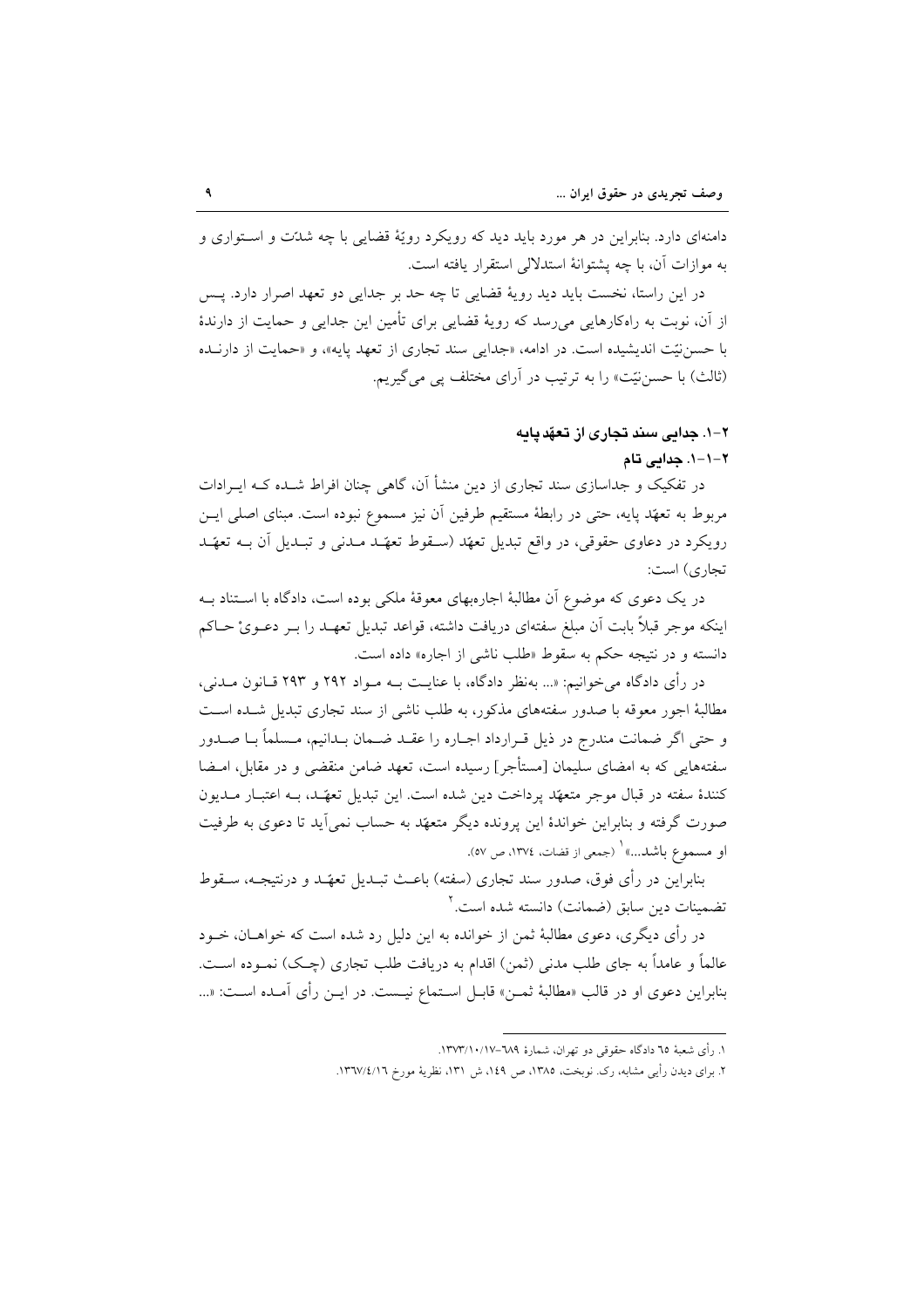خواهان در زمان دریافت چک عالم و آگاه بوده است که چک متعلق به احمـد- ن مـی باشـد و با التفات به اينكه چک سند و وسيلهٔ يرداخت مي باشــد... بــا پـــذيرش و قبــول چــک دريـــافتـي درحقيقت از حيث رابطة معاملاتي مدني، ثمن يرداخت شده محسوب مي گردد... در مانحن فيـه با صدور و قبول چک استنادی از حیث یرداخت ثمن معامله برائت ذمه حاصل شده و از حیث صدور چک اشتغال ذمهٔ صادرکنندهٔ چک به وجود آمده است…» (مقصودی، ۱۳۸۵، ص ۱۳۱ و ۱۳۲).

این رأی حاکی از تبدیل تعهّد و اسقاط تعهّد پایه (ثمن معامله) در ازای ایجاد تعهّد جدیــد (تسليم چک) است. با اين حال، اين نتيجه با مقدمهٔ رأى کـه تأکيـد دارد «چـک سـند و وسـيلهٔ ير داخت مي باشد» هم خواني ندارد. به نظر مي رسد منظور دادگاه از وسيلهٔ ير داخـت، دارا بـودن اعتبار پرداخت است. به عبارتی، صدور و تسلیم چک، درحکم پرداخـت اسـت (زیــرا دیــن پیشین را ساقط می کند). دادگاه ادعای «مطالبهٔ ثمن» را از سوی خواهان نیذیرفته و بدین ترتیب تجرَّد را در رابطهٔ طرفین مستقیم تعهَّد پایه (ظهر نویس و دارنده) نیز اعمال کرده است.

در رأى مشابهى آمده است: «برفرض كه اين چک بابت بدهى (ثمــن معاملــه) باشــد، خــود یک سند تجاری است. درحقیقت پرداخت ثمـن مـیباشـد و درصـورت برگـشت، مـیتوانـد ازطریق محاکم مطالبه نماید و یا این سند را بهاصـطلاح در بــازار خــرج کنــد...»<sup>۲</sup> (بـازگیر، ۱۳۷۹، ص1۹٤ و ٢٩٥، ش ١٠٠).

از تأکید رأی بر اینکه چک «خود یک سند تجاری است» و «پرداخت ثمن میباشد»، چنین بر می اَید که صدور اَن دین پیشین را از بین برده افزون بر اَنکه مطابق قسمت انتهای رأی، بعد از صدور چک، اختیار دارنده منحصر به پی گیری قانونی یا انتقال سند تجاری است نـه رجــوع به طلب يايه.

#### ۲-۱-۲. جدایی نسبی

جدایی نسبی به این معنی است که ایرادات مربوط به تعهّد پایه، تنها در رابطهٔ مستقیم و بلافهال طرفین سند تجاری مورد استماع قرار میگیرد. به بیان دیگر، سند در رابطهٔ مستقیم آنان چیــزی بــیش از یک وسیلهٔ یرداخت نیست که از مزایای ویژهای برخوردار شده اسـت. بنـابراین، هرچــه هــدف و مبنا را از میان ببرد یا تحتالشعاع قرار دهد، لاجرم بر وسیله نیز اثرگذار است.

پس با از میان رفتن مبنای دین (هدف)، باقیماندن سند (وسـیله) در دسـت دارنـدهٔ مـستقیم آن وجهی نخواهد داشت و اصرار بر اجرای آن نیز بیهوده است: زیرا صادرکنندهٔ سند می توانـد آنچـه را بهناحق يرداخته دوباره مطالبه كند و اين، سبب دوبارهكاري و صرف وقت و هزينهٔ مضاعف است.

١. رأى شعبة ٥ دادگاه عمومي حقوقي ايلام، شمارة ٧٠٢–١٣٨٤/٧/٢٦.

۲. رأى شعبهٔ دوم دادگاه عمومى كرج، شمارهٔ ۷۸£–۷٤/۱۰/۱۲.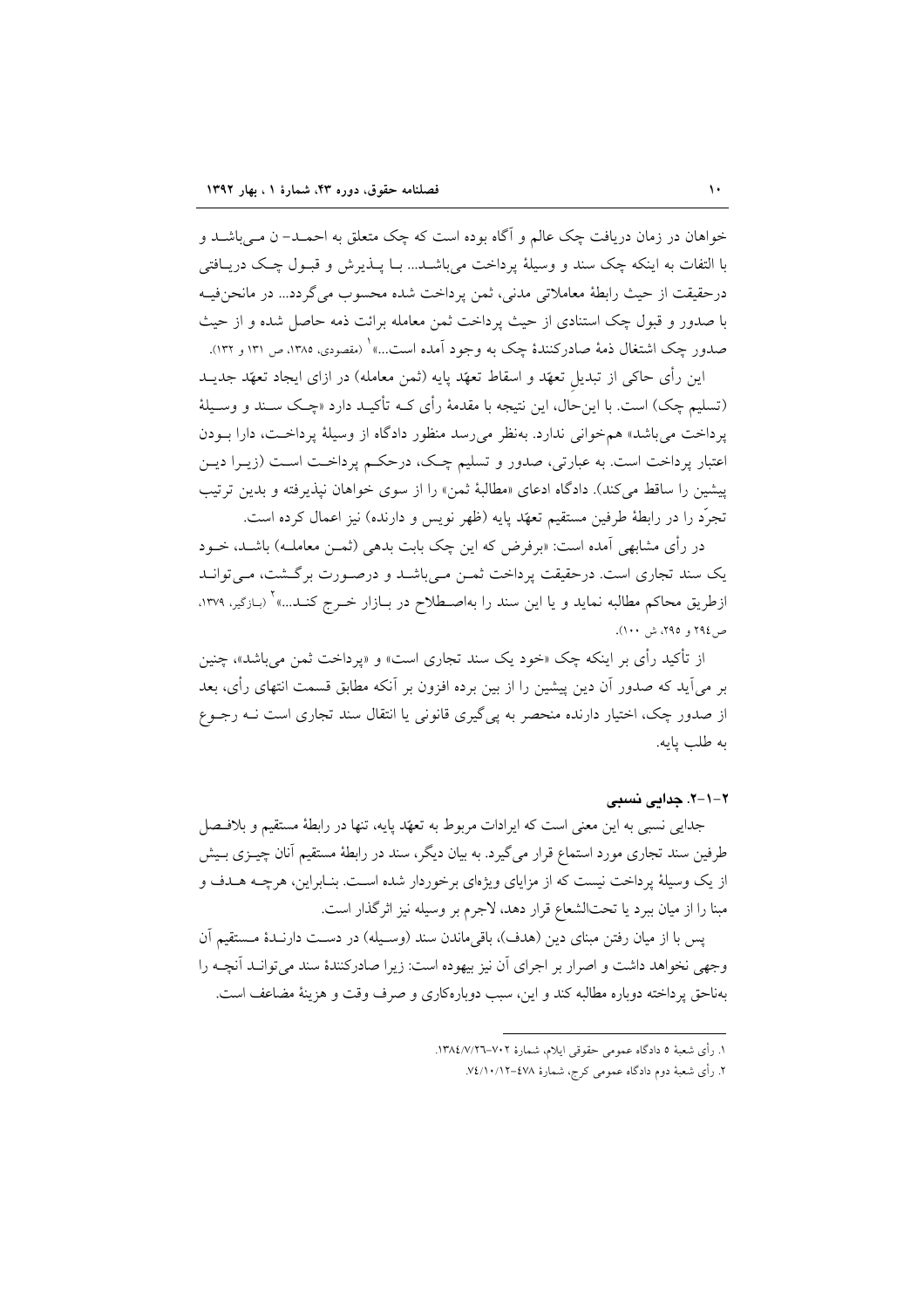در دعاوی حقوقی سند تجاری، اصولاً ایرادات تنها در رابطهٔ طرفین مستقیم مسموع است: در یک دعوی مطالبهٔ وجه سفته، دادگاه به لزوم توجه به سرانجام معاملهٔ طـرفین اشــاره نمــوده است. در این رأی میخوانیم: «اگر در سفتهٔ مستند دعوی تصریح شده باشد که در مقابل جنس صادر گردیده است و دهندهٔ سفته دلایلی بر عدم تسلیم جنس مزبور اقامه نماید، دادگاه بایستی در زمینهٔ تسلیم و عدم تسلیم جنس، رسیدگی کرده سپس رأی مقتضی صادر نماید»<sup>۱</sup> (متین، ۱۳۸۱، ص ٥١). آ

در یک دعوی مطالبهٔ وجه چک نیز، رأی دادگاه به این نکتـه اشــارت دارد کــه چــک تنهــا «امارهٔ» مدیونیت صادرکننده به بستانکار است. لذا صادرکننده می تواند بـه دلایـل دیگـر، ایـراد بستانکار نبودن خویش را در مقابل دارنده به اثبات برسـاند. در ایــن رأی آمــده: «مـواِد ۳۱۱ و ٣١٤ و ٣٢٠ قانون تجارت دلالت ندارد كه صدور چک در هرحال ولو دليـل مخـالف موجـود باشد، دلیل اشتغال ذمهٔ صادرکنندهٔ چک در مقابل دارندهٔ چک است، کما اینکه مادهٔ ۳۲۰ قـانون مزبور در باب اسناد در وجه حامل… صورت و مورد خلاف را استثناء کـرده اسـت» (ممـان ص  $001, 001$ .

در پروندهٔ دیگری، شخصی به استناد اینکه معاملهٔ مبنای اصدار چک در نهایت واقع نــشده است، دادخواست استرداد وجه چک می دهد. دادگاه به استناد اینکه «مـدارک دلالـت بـر عـدم انجام معامله دارد»، حكم به نفع خواهان داده است.

پس از اینکه حکمْ مورد فرجامخواهی خوانده قرار میگیرد، دیوان عالی کشور آن را نقـض می کند به این دلیل که صادرکنندهٔ چک (خواهان)، آن را به نفع پدر خویش که خریدار معاملـه بوده است صادر کرده. سیس پدر وی آن را بابت عـوض معاملـه بـه فروشـنده (خوانـده) داده است. بنابراین، موضوع ربطی به خواهان (صادرکنندهٔ چک) نـدارد؛ زیـرا او در معاملـه سـمتی ندارد تا به ایرادات آن و ازجمله اجرانشدن معامله استناد کند.

پس از نقض، شعبهٔ همءرض مجدداً بر موضع پیشین اصـرار مـیورزد کـه: «چــون معاملــه انجام نشده، وجه چک باید به صادرکننده مسترد گردد و در صورتی که انجام می شد، جزء ثمن معامله بوده. حالا که انجام نشده، دیگر جزء ثمن معامله نبوده و باید به صاحبش که صادرکنندهٔ چک بوده مسترد شود...».

۳. رأى شعبهٔ ۸ ديوان عالمي كشور، شمارهٔ ۳۷۲–۲۸/۲/۱۲.

١. رأى شعبهٔ ٦ ديوان عالى كشور، شمارهٔ ١١٨٩–٢٧/٨/٥.

۲. برای دیدن رأیے, مشابه که بر استماع ایرادات تنها در رابطهٔ طرفین دلالت دارد، رک. بــاختر، ۱۳۸٦، ص ۳۱۵، ش ۲٤۲، رأی هيأت عمومي شعب حقوقي ديوان عالى كشور، شمارة ٢–١٥/٨/١٣٦٩.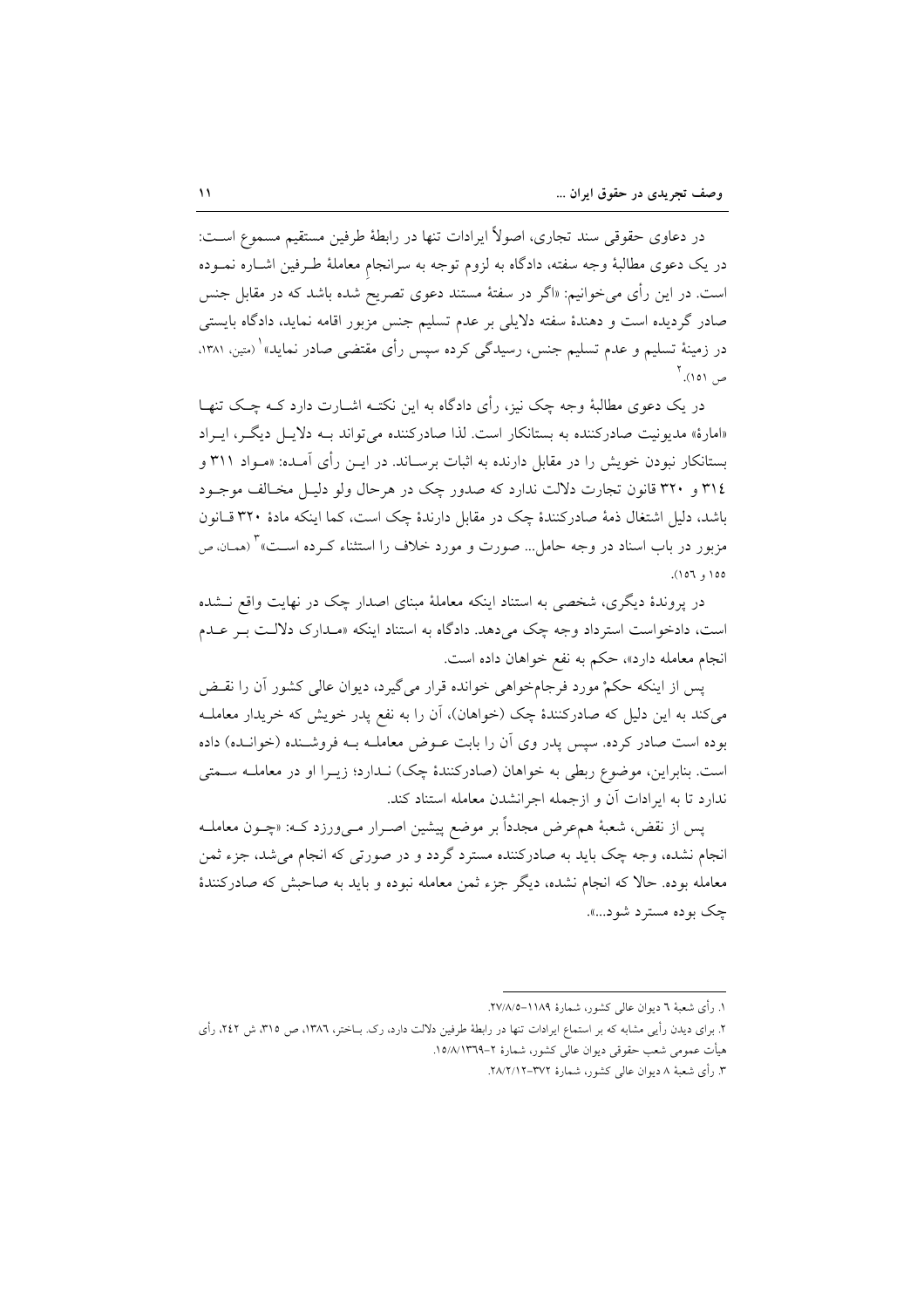موضوع در هیأت عمومی دیوان عالی کشور طرح میشود و اکثریت به شــرح زیــر رأی بــه نقض حکم ممیزٌعنه دادهاند: «... صادرکنندهٔ چک، در معامله بین اشخاص مذکور سمتی نداشته تا صلاحیت اقامهٔ دعوی علیه فرجامخواه را داشته و استرداد وجه چک را به علت عـدم انجـام معامله از مشارٌ اليه بخواهد...» ( مجموعه رويّة قضايي، ١٣٤٢، صص ٢١٨ تا ٢٢٠، ش ٩٣).

دیوان عالی بر این مهم پافشاری داشته که ایرادات ناشی از تعهّد پایه، ولو در رابطهٔ مستقیم طرفین بلافصل آن، لزوماً باید توسط خود آنها مورد استناد قرار گیرد. به عبـارت دیگــر، حتــی اگر حسب قرارداد منشأ سند تجارى، باقى ماندن سند در دست دارندهٔ آن ديگر وجهى نداشته باشد، این بی وجهی لزوماً باید توسط یکی از طرفین ایراد شود تا مؤثر باشد و اگرچــه شــخص خارج از رابطه، صادرکنندهٔ چک باشد (متعهّد اصلی سند)، ایراد وی مسموع نیست. ایـن خـود نشانهٔ استقلال نسبی سند تجاری از دین منشأ آن است.

#### ۲–۲. حمایت از دارینده (ثالث) یا حسن نتت

اصل عدم استماع ایرادات را باید در پرتو حمایت از ثالث با حسننیّت معنا کـرد؛ ایــرادات مربوط به رابطهٔ حقوقی پایه، در مقابل دارندهای که با آن بیگانه است قابل استناد نیـست، زیــرا حمایت از حقوق او چنین ایجاب میکند. به عبارتی، عدم استماع ایرادات نتیجهٔ ایـن حمایـت است؛ حمایتی که دارنده به واسطهٔ اعتماد به ظاهر سند و لزوم برقراری سـرعت و اطمینـان در روابط تجاری مستحق شده است. در این زمینه، رویّهٔ قضایی محکم و استوار بهنظـر مـیرسـد. منتها برای توجیه چنین حمایتی، حسب مورد به یکی از این سه استدلال استناد جسته است:

نخست؛ یکی از ابزارهایی که دادگاهها در مقام حمایت از ثالث به آن متوسل شدهاند، بیـان این نکته است که «ایرادات تنها در رابطهٔ طرفین تعهّد پایه مـسموع هـستند». در واقــع بــا ایــن استدلال بهطور غيرمستقيم هدف را حمايت از ثالث عنـوان مـي كننـد؛ زيـرا آنچـه ايـرادات را غیرقابل استماع میکند، وجود و حضور شخص ثالث است و استماع ایرادات در رابطهٔ مستقیم طرفين، در واقع به علت فقدان همين فلسفه است.

به عنوان مثال در رأى دادگاه آمده: «... چون خواهــان دعــوى اصــلى، دارنــدهٔ اوليــهٔ چــک مذكور نبوده بلكه اين چک از طريق ظهرنويسي به وي واگذار شده، لذا به لحـاظ عـدم وجــود رابطهٔ پایهای یا معاملاتی بین وی و صادرکنندهٔ چک... و وجود رابطهٔ برواتی بین آنان، ایرادات و اعتراضات صادرکنندهٔ چک (خواندهٔ دعوای اصلی)، گرچه در مقابل دارندهٔ اولیـهٔ آن قابلیـت طرح و عنوان و توجه را داشته، ولي در مقابـل خواهــان دعــوي اصــلي بــا توجــه بــه مجمــوع

١. رأى هيأت عمومى شعب حقوقى ديوان عالى كشور، شمارهٔ ٢٧٨٧–٢٩/٩/١٢.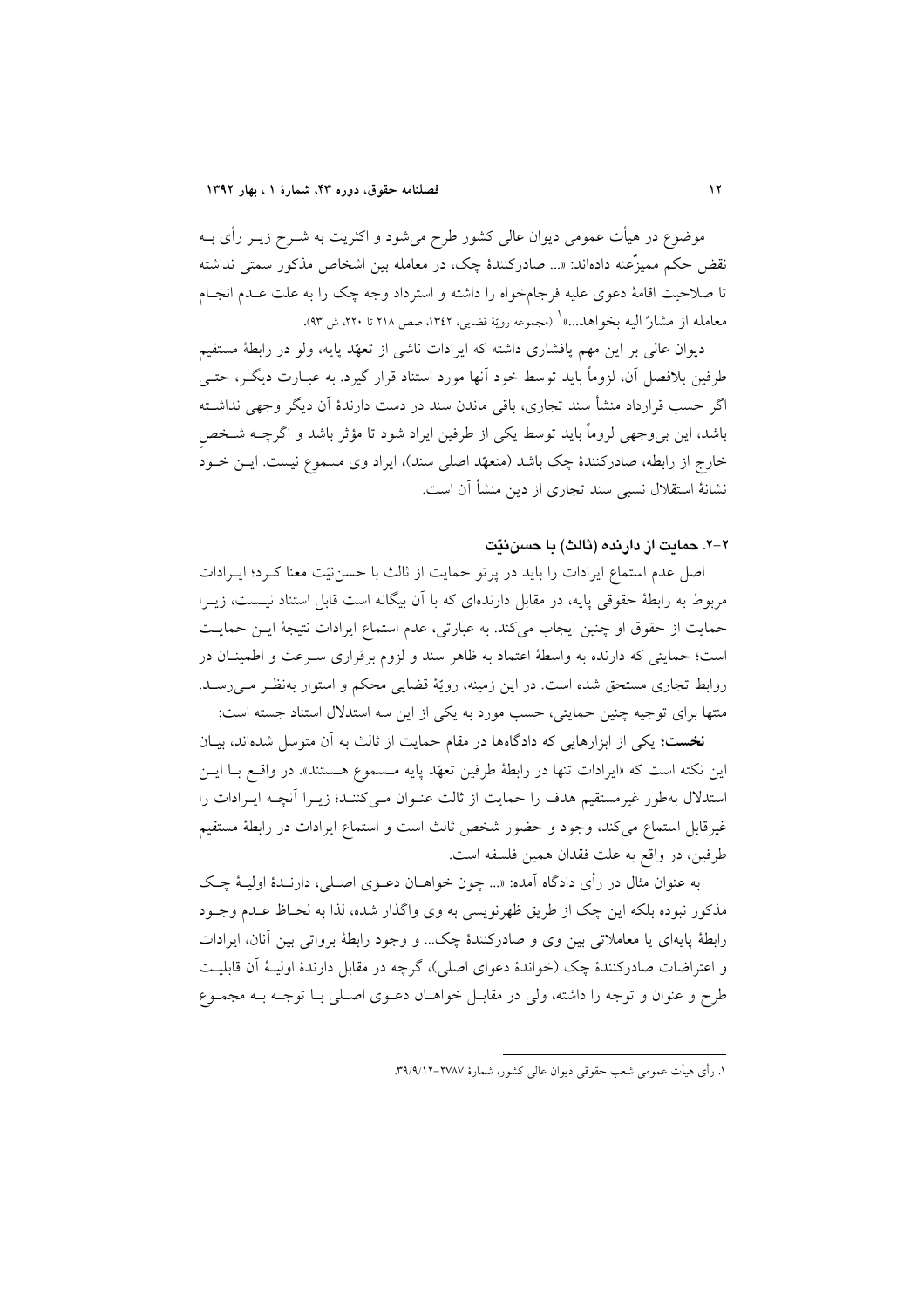مقررات اسناد تجاري قانون تجارت، قابل استناد نبـوده...» ( جمعي از قـضات ، ١٣٧٤، ص ٥٣ و ٥٤، ش  $(\gamma_0)$ 

بهعنوان نمونهای دیگر در این زمینه، در رأی دادگاه آمده است: «... چک جزء اسناد تجاری محسوب و پس از صدور از منشأ خود منفک می شود. مخصوصاً انتقال آن به اشخاص ثالث که دارای حسن نیّت باشند، موجب غیرقابل استناد بودن ایرادات نسبت به شخص ثالث می شـود و در مانحنفیه، استناد به ایراد امانی بودن چک حتی اگر نسبت بـه گیرنـدهٔ اولـی قـانونی باشـد، نسبت به شخص ثالث غيرقانوني است زيرا شخص ثالث علىالاصول با حسن نّيت چـك را بــه انتقال گرفته و خواهان این پرونده نیز هیچ دلیلی که حاکی از سوءنیّت خوانده در انتقال گرفتن چک باشد ارائه نداده است…» <sup>۱</sup> (همان ص ٥٢، ش ٢٤).

گذشته از استدلال قسمت نخست رأی در مورد جدایی تام سند تجاری از منشأ خود – کـه تا حدودی عدم استماع ایراد در رابطه با اشخاص ثالث را نیز توجیه و بی نیاز از استدلال دیگر میسازد – لزوم حمایت از دارندهٔ با حسننیّت با وضوح بیشتری در اَن مطرح شده است.

در رأى ديگرى مىخوانيم: «در پروندهٔ حاضر، خواهان ثالـث تلقــى مــىشــود، حقــوق وى نسبت به محل چک ناشی از سند تجاری میباشد، لذا رابطهٔ بین صادر کننده (خوانـده دعـوی) با دارنده (خواهان) از نوع روابط بلافصل نمي باشد... ادعاى پرداخت قسمتى از ديـن و عـدم زیادی تعهد به میزان مندرج در چک… صرفاً در روابط بلافصل قابل اسـتناد بـوده و در مقابــل خواهان که ثالث با حسنiیّت تلقی میشود... قابل استناد نمیباشد» ٌ (سایت مأوی<sub>)</sub> پرتال نشریهٔ داخلـی قوة قضائيه).

دوم؛ گاهی علاوه بر استدلال فوق، به «اصل سرعت و اطمینان در تجارت» اشاره شده است: «... خواهان دارندهٔ اولیهٔ چک مستند دعوی نمی باشد و چون بین خواهان و خوانده فقط رابطهٔ برواتی برقرار بوده و لزوم سرعت و اطمینان در تجارت ایجاب می نماید که دارندهٔ اسـناد تجاری که از طرف غیر صادرکنندهٔ آن به وی منتقل گردیده در مقابل کلیهٔ ایرادات صـادرکنندهٔ آن مصون باشد و به عبارت دیگر در مقابل چنین اشخاصی، ایرادات صادرکننده اسـناد تجـاری غیر قابل استناد باشد و فقط بین صادرکنندهٔ اسناد تجاری و دارندهٔ اولیهٔ آنها که رابطـهٔ پایـهای و معاملاتی برقرار بوده، کلیهٔ ایرادات صادرکنندهٔ اسناد تجاری در مقابل دارندهٔ اولیهٔ آنهـا قابلیـت استناد و رسیدگی را خواهد داشت و بین خواهان و خوانده هیچگونه رابطهٔ پایهای و معـاملاتی وجود ندارد. لذا به فرض اینکه چک مستند دعوی بابـت معاملـهٔ فاسـدی بـه دارنـدهٔ اولیـهٔ آن

١. رأى شعبة ٢٨ دادگاه حقوقي يک تهران، شمارة ٣٨٩و٣٨/١٠-٧٢/٨/١.

۲. رأى شعبهٔ ٦٥ دادگاه حقوقى ٢ تهران، شمارهٔ ٦٣٢–١٩/٩/٧٣.

۳. رأى شعبهٔ ۱ دادگاه عمومى حقوقى شهرستان كلاله، شمارهٔ دادنامه: ۸۸/۵/۱۰۰۲۵۷/۱۰۰۲۵۸. ۸۸/۵/۲٤.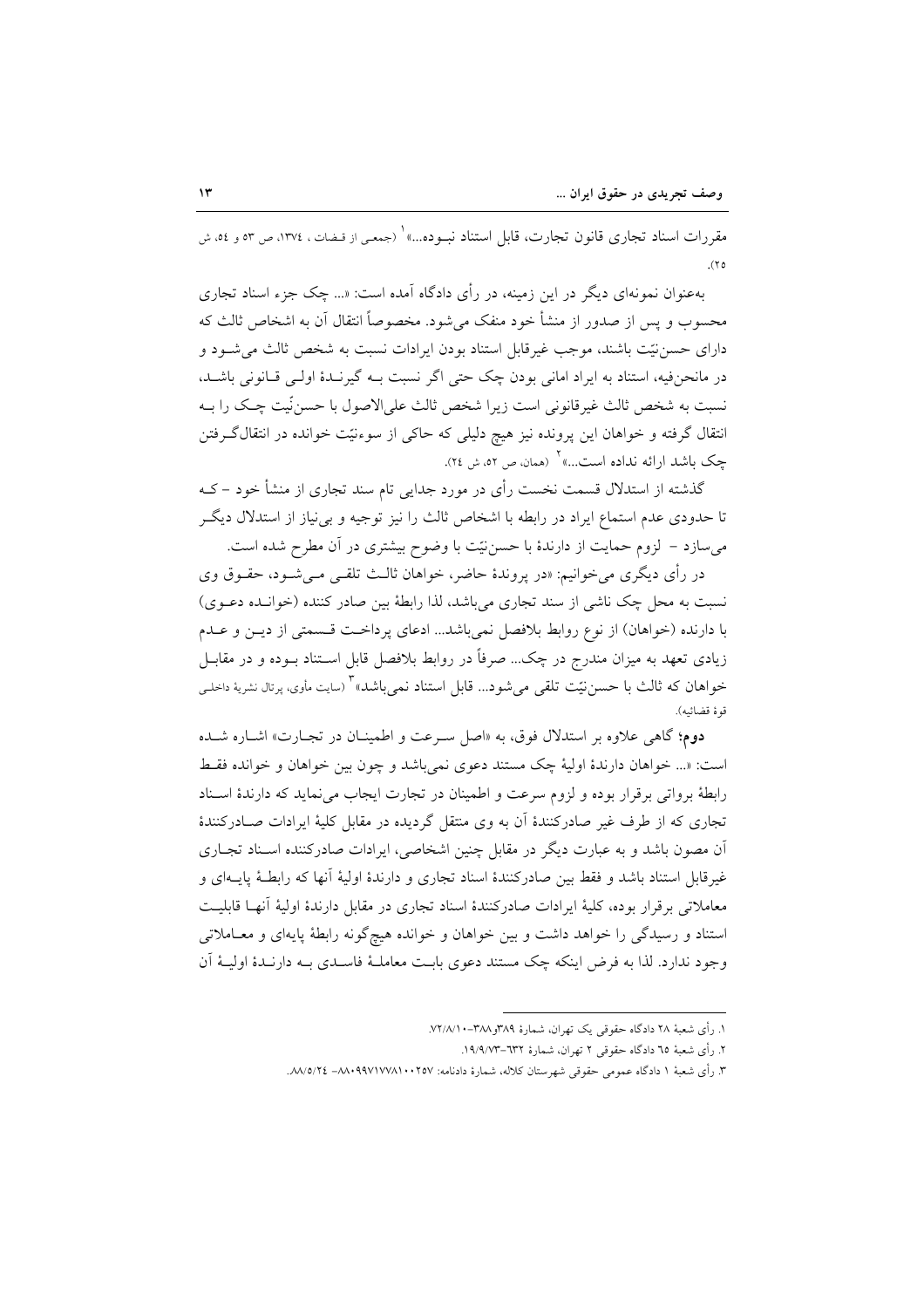تسلیم شده باشد، این امر هیچگونه خلل و خدشهای به حقوق خواهان دعـوی وارد نـساخته و مشارٌ اليه به هر حال استحقاق مطالبهٔ وجه چک را داشته و خوانده قانوناً ملزم به يرداخت وجه چک به مشارٌ اليه مي باشد و اگر نامبرده بـراي خـود مـدعى حقـي در خـصوص مـورد باشـد، مي تواند به دارندهٔ اوليهٔ آن مراجعه و در مقام استيفاي حقـوق خـود برآيـد...» ( (جمعـي از قـضات، ١٣٧٤، ص ٥٥ و ٥٦، ش ٢٦).

سوم؛ گاهي نيز حمايت از دارنده، با استدلال به «مسؤوليت مطلق مـسؤولين سـند» توجيـه شده است، به این بیان که: مطابق مواد قانون، مسؤولین سـند تجـاری، مطلقـاً در برابـر دارنــده متعهّد هستند و اطلاق قانون در اینجا، نوعی سکوت در مقـام بیـان اسـت. پـس چــون قــانون ایرادات رابطهٔ پایه را برای مسؤول سند عذر قرار نداده است، و بهگونهٔ مطلق تنها از مسؤولیت او دربرابر دارنده سخن گفته، باید او را همچنان پایبند به مفاد سـند دانـست. در ایــن دسـته از آراء، حکم دادگاه بیش از آنکه حاوی استدلال باشد، به شمارهٔ مواد قانونی اشاره دارد. در ایــن زمینه، چند رأی ذکر می شود:

۱– «به موجب مواد ۳۰۹ و ۲٤۹ قانون تجارت، کسی که سفته داده است در مقابل دارنـدهٔ سفته مسؤول است و اعتراض او (به عنوان پرداخت وجه سـفته بـه ظهرنـویس) وارد نخواهـد یو د)) (متین، ۱۳۸۱، ص ۱۵۰)؛ "

۲– «به موجب مواد ۲٤۹ و ۳۰۷ قانون تجــارت، دارنــدهٔ ســفته در صــورت عــدم تأديــه و پروتست می تواند به هریک از سفته دهنده و ظهرنـویس رجـوع نمایـد و تنظـیم قـرارداد بـین دهندهٔ سفته و ظهرنویس، رافع حکم مزبور نخواهد بود» ٔ (ممان، ص ۱۰۰ و ۱۰۱)؛

٣- «چکی که از طرف دارندهٔ اَن به نفع مدعی ظهرنویسمی شـده اسـت، بـا فـرض اینکـه تاریخ حقیقی آن با تاریخ مذکور در آن تفاوت داشته و بابت معاملهٔ ملکی باشد، ایــن اظهــارات در مقابل دارندهٔ آن که به نفع او ظهرنویسی شده، با توجه بــه مــادهٔ ۳۱٤ قــانون تجــارت قابــل تو جه نخواهد بو د»° (متين، ١٣٨١، ص ١٥٥).

٤- «مبناى اصل غيرقابل استناد بودن ايبرادات [نسبت به] دارنـدۀ بـا حـسن نيـت اسـناد تجاری... در حقوق ایران، مقررات امری قانون تجارت در باب اسناد تجاری مـذکور و قابلیـت نقل و انتقال آن و مسؤولیت صادرکننده و ظهرنویس و ضامن در قبال دارندهٔ آن مــی،باشــد کــه

١. رأى شعبهٔ ٢ دادگاه حقوقي يک تهران، شمارهٔ ٥٦٣-٧٣/٩/٢٨.

۲. رأى شعبهٔ ۳ ديوان عالي كشور، شمارهٔ ۲۰۱–۲۷/۲/٤.

۳. برای دیدن رأی مشابه، رک. همان، ص. ۱۵۳. رأی شعبهٔ ٤ دیوان عالم کشور، شمارهٔ ٤٩-۲۰/۱/۲۸.

٤. رأى شعبهٔ ٦ ديوان عالى كشور، شمارهٔ ١٤٩٦–٢٧/٩/٢٧.

٥. رأى شعبة ٤ ديوان عالى كشور، شمارة ١٩٩٢–٢٦/١٢/٢٩.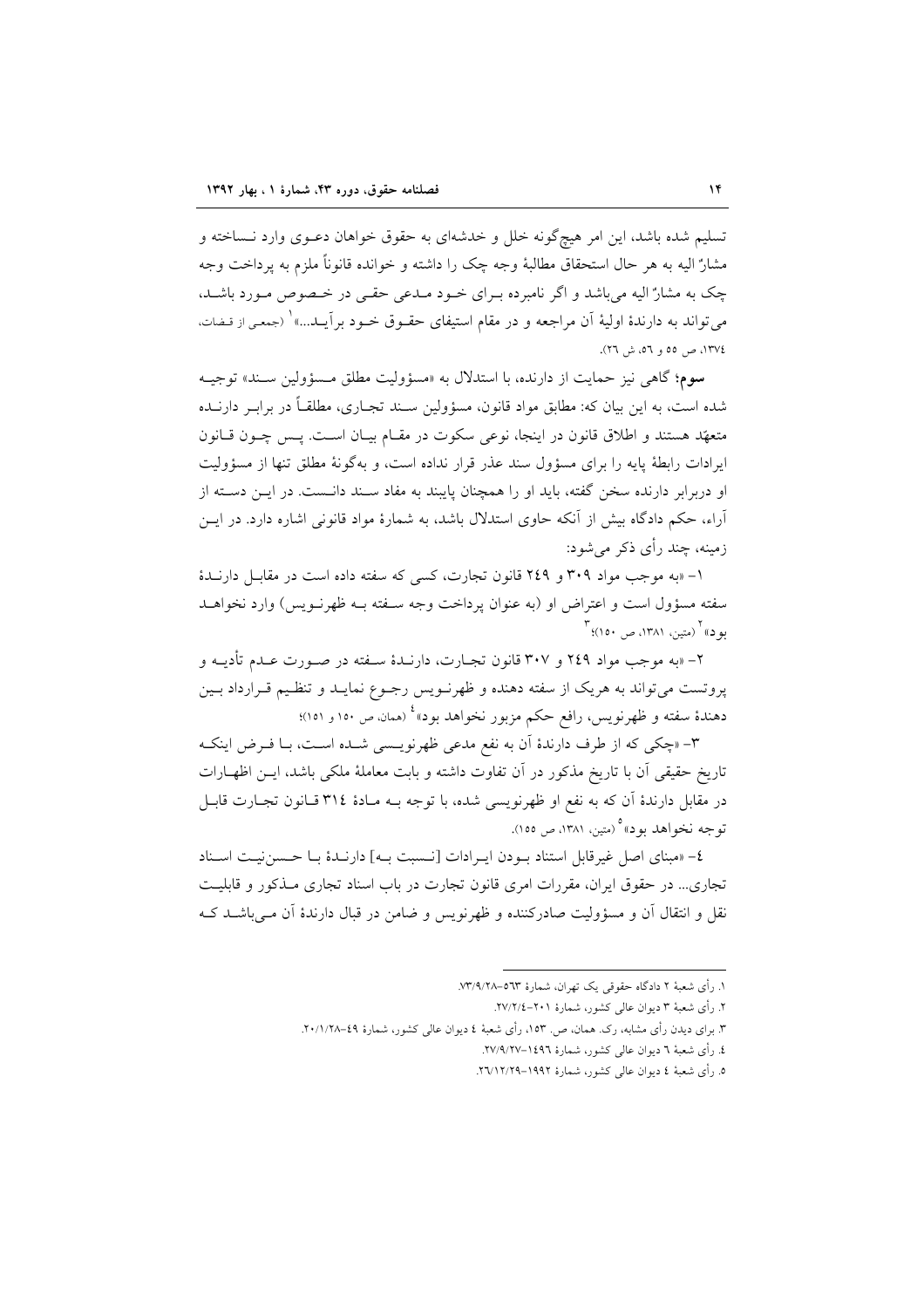مقرراتی نظیر مواد ٢٤٥ و ٢٤٩ و ٣٠٩ و ٣١٠ و ٣١٢ و ٣١٣ و ٣١٤ قانون تجارت از جملهٔ آنها هستند....». ا

#### نتىجە

١- وصف تجريدي اسناد تجاري در حقوق ايران به رسميّت شناخته شده است؛ در قبانون تجارت، از مجموعه مقررات حاكم بر رابطهٔ ميان مسؤولين پرداخت سـند تجـاري، بـا انــدكى تسامح و تعدیل، می توان مبنای اصل را به دست آورد. طبق این مقـررات، ایـرادات و توافقـات مربوط به رابطهٔ دارنده با یکی از مسؤولین سند، در مقابل دیگر مسؤولان قابـل اسـتناد نیـست. هريک از مسؤولين سند، خود مصداقي ناقص از شخص ثالثي است که به ظـاهر سـند اعتمـاد كرده و جز در همان چـارچوب ملتـزم نيـست. در چنـين حـالتي، ايـرادات رابطـهٔ خـصوصي مسؤولين سند، به طريق اولى نبايد در برابر دارندهٔ با حسن نيّت مسموع باشد.

۲- با این حال، قانونگذار در مواردی که مسؤول سند نیز نیاز به حمایت دارد، تمایل زیادی به خروج از اصل و وضع استثناء نشان داده و برای تحمل زیان، دارنده را سزاوارتر یافته است. مقررات مذکور در قانون صدور چک (اصلاحی ۱۳۸۲) نمونهای از این تمایل است.

٣- در رويّة قضايي، انعطاف و انطباق پذيري بيشتري با شرايط ديده مي شود، زيرا نخست؛ در پذيرش جدايي تعهّد پايه و تعهّدي كه از به جريان افتادن سند شكل مي گيرد، رويّهٔ قــضايي ترديدي ندارد. دوم؛ رويّة قضايي استثنائات وصف تجريدي را واقبع بينانــهتـر و منطقــيتـر ترسـيم نمو ده است.

٤– بنابراين مي توان گفت رويّة قضايي به عنوان عدالت زنده، چند گامي از قانون پـيش اسـت و جای آن دارد که ابداعات و انعطاف پذیری رویّـهٔ قــضایی، مــورد اقتبــاس قانونگــذار قــرار گیــرد تــا دستكم، نصوص قانوني دست و ياگير تفسير عادلانهٔ قواعد حقوقي نباشند.

# منابع و مآخذ

#### الف-كتب

– اسکینی، ربیعا (۱۳۷۳)، حقوق تجارت (برات، سفته، قبض انبار، اسناد در وجه حامل و چک)، چاپ اول، تهران: سمت. - باختر، سید احمـد (١٣٨٦)، مجموعه أراء اصراري ديوان عالمي كــشور (حقــوقي- جزايــي)، چـاپ اول، تهـران: جنگـل، حاو دانه.

– بازگیر، یدالله (١٣٧٥)، علل نقض آراء اصراری دیوان عالمی کشور، چاپ اول، تهران: نشر حقوقدان.

۱. نظریهٔ شماره ۷/۳۷۰-۱۳۹۰/۷/۳۰-۱۳۹۰ اداره کل حقوقی قوهٔ قـضائیه، روزنامـه رسـمی ایــران، ســال ۲۸، مــورخ ۱۳۹۱/۱۱/۱۲، شمارهٔ ۱۹۷۸۳، ویژهنامه شماره ٥٤٢، قابل مشاهده در پایگاه اینترنتی روزنامه رسمی به آدرس: